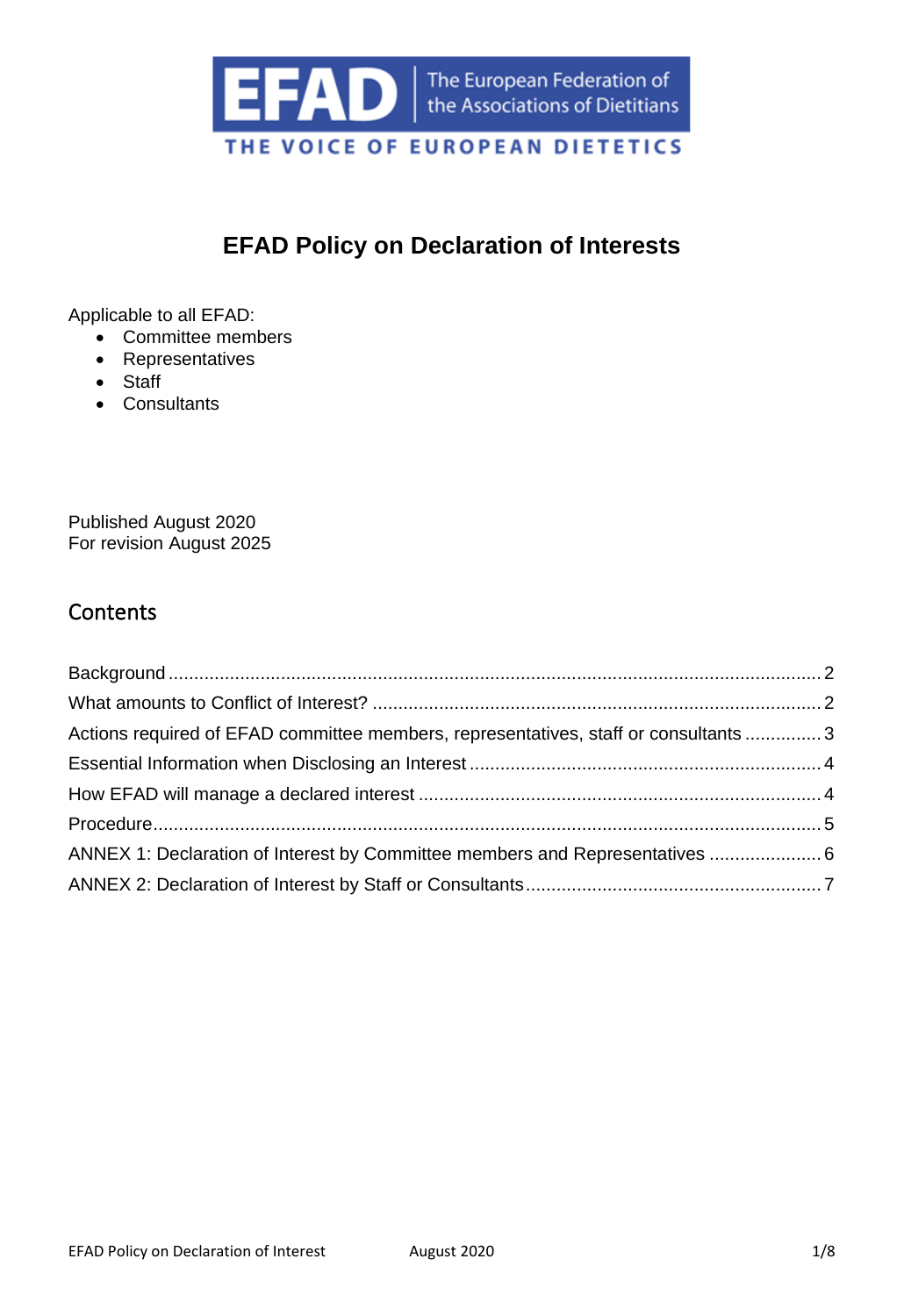

### <span id="page-1-0"></span>Background

EFAD, like all professional associations, is expected to uphold a high standard of integrity in all its operations. Any Disclosure of Interest involving a committee member, representative, staff member or consultant of EFAD, if not properly managed, could lead to a breach of public trust, tarnish the goodwill of EFAD, or even constitute a criminal offence under the Prevention of Bribery Ordinance.

#### *A fundamental integrity requirement is that all EFAD committee members, representatives, staff and consultants should avoid situations which may lead to conflict of interest.*

When such situations cannot be avoided, EFAD committee members, representatives, staff or consultants should as soon as possible declare all relevant interests which may conflict with their official duties.

Management should particularly remind EFAD committee members, representatives, staff or consultants involved in tender or recruitment exercises, etc., to declare their Interest(s), provide the declaration form for them to use and properly handle the disclosure.

### <span id="page-1-1"></span>What amounts to Conflict of Interest?

A Conflict of Interest situation arises when the "private interests" of an EFAD committee member, representative, staff member or consultant compete or conflict with the interests of EFAD, which may easily lead to a decision against the best interest of EFAD.

Private interests include financial and other interests of the EFAD committee member, representative, staff member or consultant himself / herself, and those of his / her connections including family and other relations, personal friends, the clubs and societies to which he / she belongs, and any person to whom he / she owes a favour or to whom he / she may be obligated in any way.

Some examples of conflict of interest include:

- 1. Paid job or consulting work. Did you or your institution receive payment or services from a third party (government, commercial, private foundation, food industry, including retails companies?
- 2. Research and scientific actions paid by the food industry (including retail companies) and / or pharmaceuticals (includes grants, invitation to conferences, coverage of travel expenses, equipment, etc.)
- 3. Intellectual property (patents, copyrights, commercial interests) that is or may be related to interests or services related to EFAD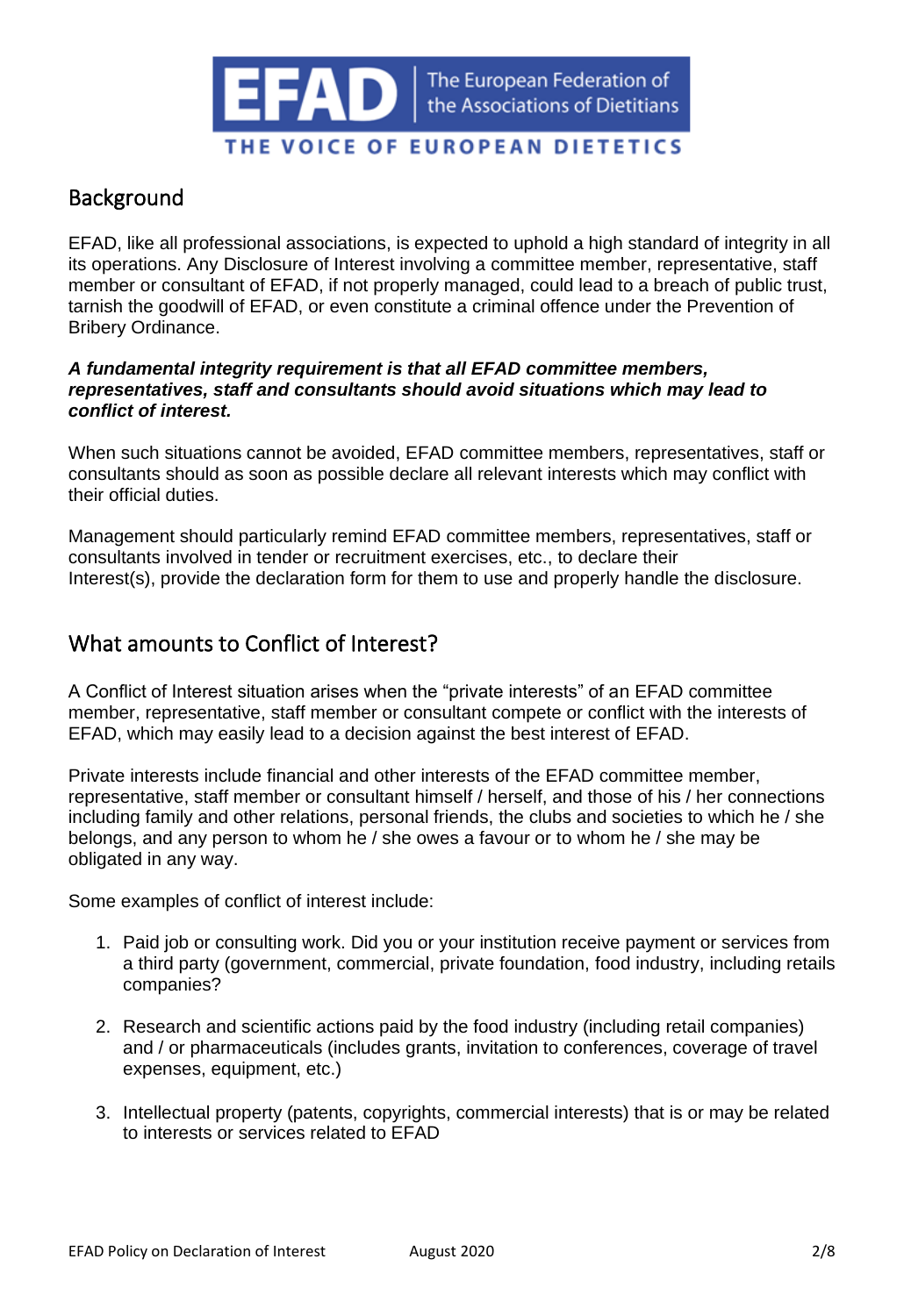

4. Other activities related to your professional work that you consider should be brought to the attention of EFAD

# <span id="page-2-0"></span>Actions required of EFAD committee members, representatives, staff or consultants

EFAD committee members, representatives, staff or consultants must:

- 1. disclose all of their interests at the time of application for a post within EFAD
- 2. disclose any interests that arise during their term of office/ employment/ consultancy with EFAD
- 3. disclose any interest which they may have (or might be seen to have) in the outcome of any decision in which they are asked to participate.
- 4. disclose any interest that could otherwise prejudice any service they are asked to perform.
- 5. consider potential conflicts of interest at the earliest stage possible and declare any interest as soon as they realise it is necessary to do so.
- 6. not participate in any decision or perform any other service until the potential conflict is resolved.
- 7. recognise that:
	- a. in dealing with conflicts of interest, the test to be applied is not **whether an interest would influence their decision, but whether a member of the public, acting reasonably, may think that it might have such an influence;**
	- b. similar considerations apply to the interests of a spouse or close relative, as a member of the public, acting reasonably, may regard those interests as effectively being the interests of the EFAD Executive Committee member, (Representative, Staff member or Consultant); and
	- c. the key principle is the need for transparency in respect of any interest which may be regarded by a member of the public, acting reasonably, as potentially affecting the EFAD Executive Committee member's, (Representative's, Staff member's or Consultant's) objectivity.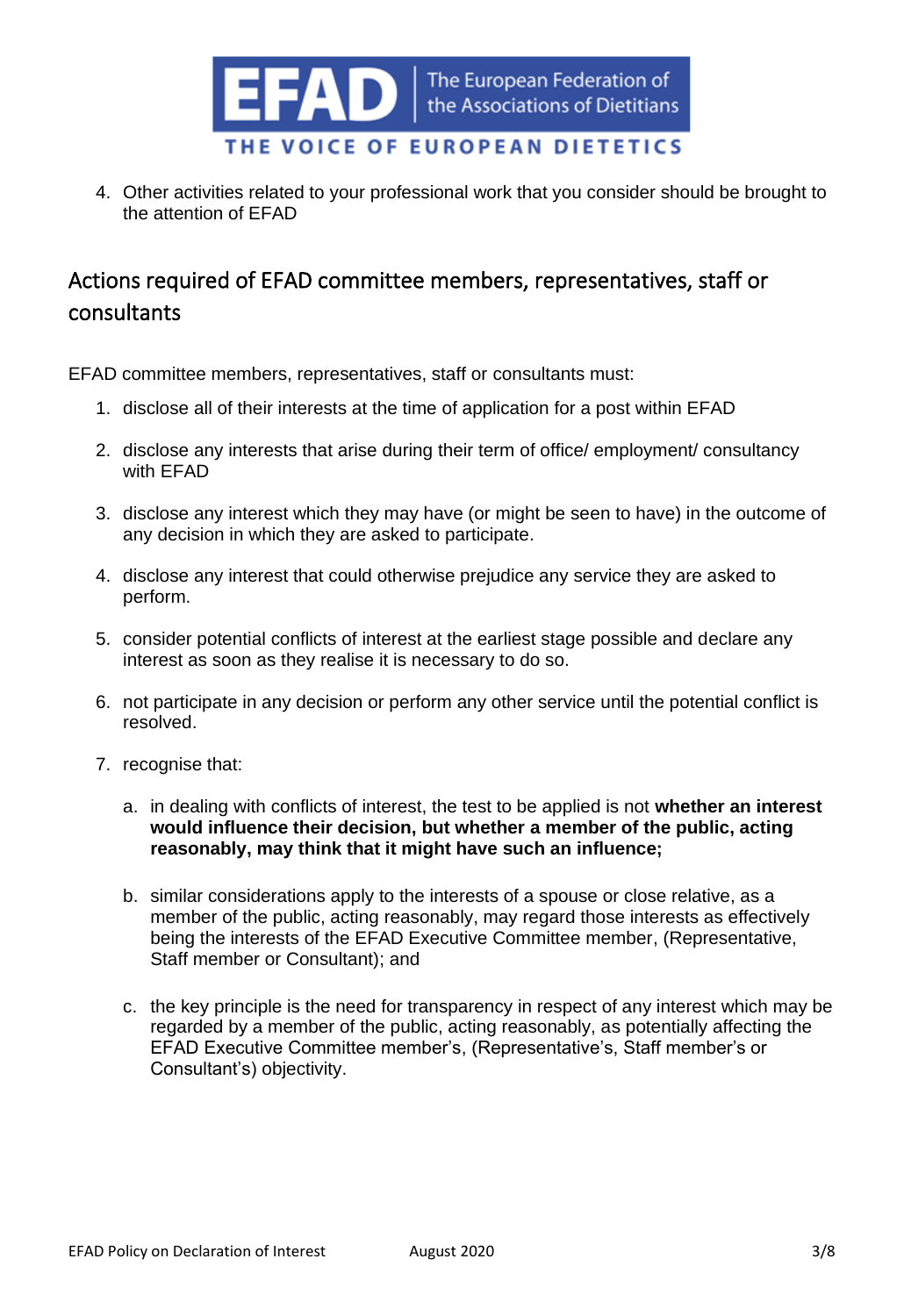

### <span id="page-3-0"></span>Essential Information when Disclosing an Interest

The declarer should provide the following key information:

- a. Persons / organisations involved in the Conflict of Interest situation
- b. His / her relationship with the persons /organisations (e.g. relative)
- c. Relationship of the persons / organisations with EFAD (e.g. supplier)
- d. Brief description of his / her duties which involved the persons / organisations (e.g. handling of tender exercise)

This information will facilitate the EFAD Executive Committee and/or Executive Director to make appropriate decisions on managing the declaration.

### <span id="page-3-1"></span>How EFAD will manage a declared interest

Once a declaration of interest is received, the Executive Director will follow the principles below in managing the declaration:

### **Prudent**

The declaration will be handled prudently and decisions on mitigating measures will be taken. The declaration will not simply be noted without making any decision on the mitigating measures.

### **Appropriate**

Mitigating measures commensurate with the actual or perceived risk will be adopted, and the decision made will be well documented (e.g. the actions taken, the rationale behind the decision).

#### **Timely**

The decision will be made quickly and mitigating measures will be implemented as soon as practicable. Taking into account individual circumstances of the declaration and possible public perception, the management should take appropriate mitigating measures (e.g. restrict the committee member / representative / staff member or consultant's involvement in the task, appoint an independent party to oversee the work, redeploy another committee member / representative / staff member or consultant to take up the task or, if the situation warrants, request the committee member / representative / staff member or consultant to relinquish his/her private interest).

Even if the risk is very remote and no mitigating action is considered necessary, the declaration and related decision with justifications will be properly recorded.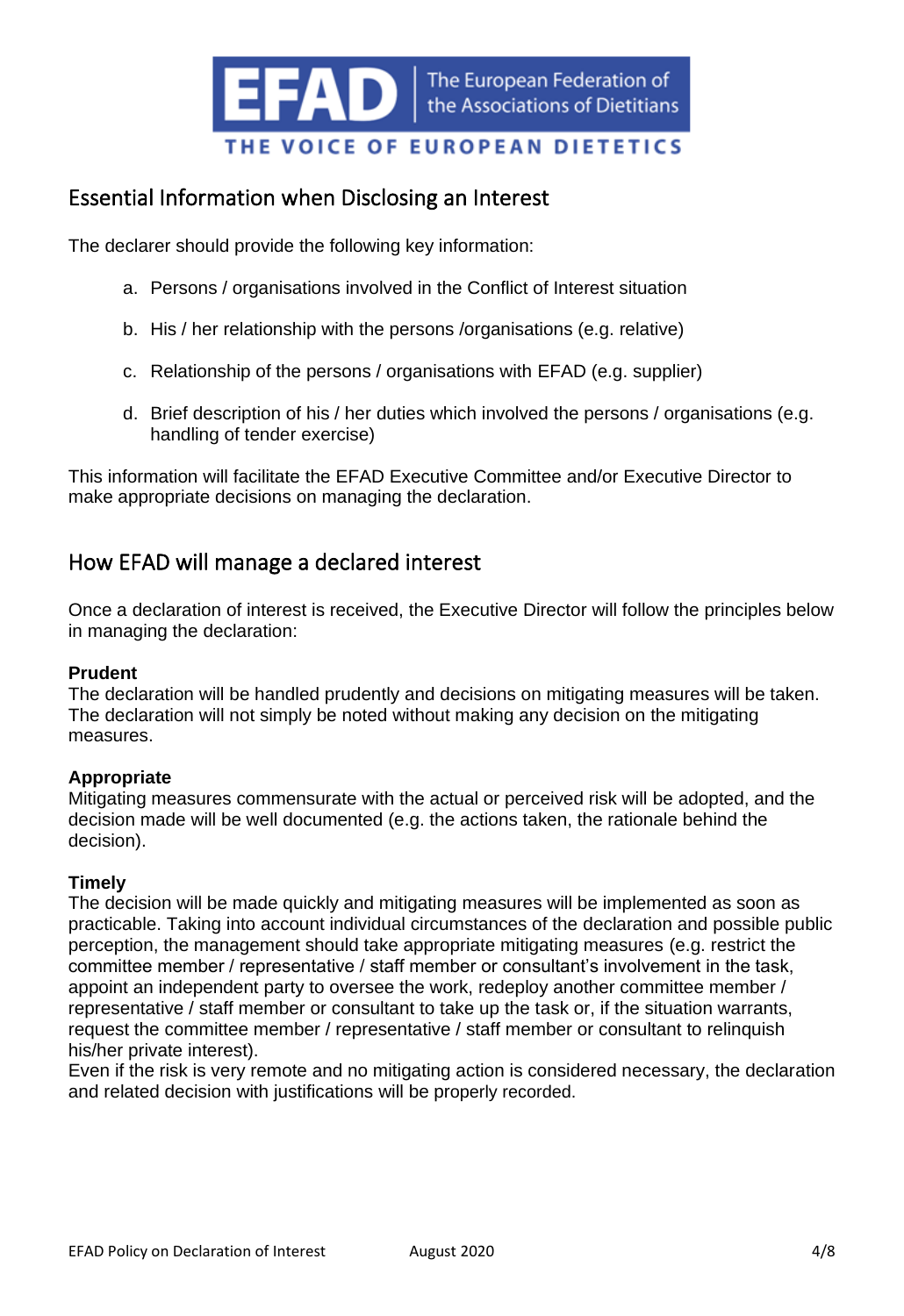

### <span id="page-4-0"></span>Procedure

The Executive Director is ultimately responsible for ensuring that everyone involved officially with EFAD is aware that any and all "Declarations of Interest" must be disclosed. Each committee chair is responsible for ensuring that their committee members are aware of

the need to disclose any and all interests. The Project Manager is responsible for ensuring that any consultants contracted to participate in projects are aware that they need to disclose any and all "Declarations of Interests".

Minutes of all meetings should contain a note that either no "Declarations of Interest" were noted or relevant actions taken were recorded.

Declarations of Interest should be made on appropriate forms in ANNEXES 1 & 2.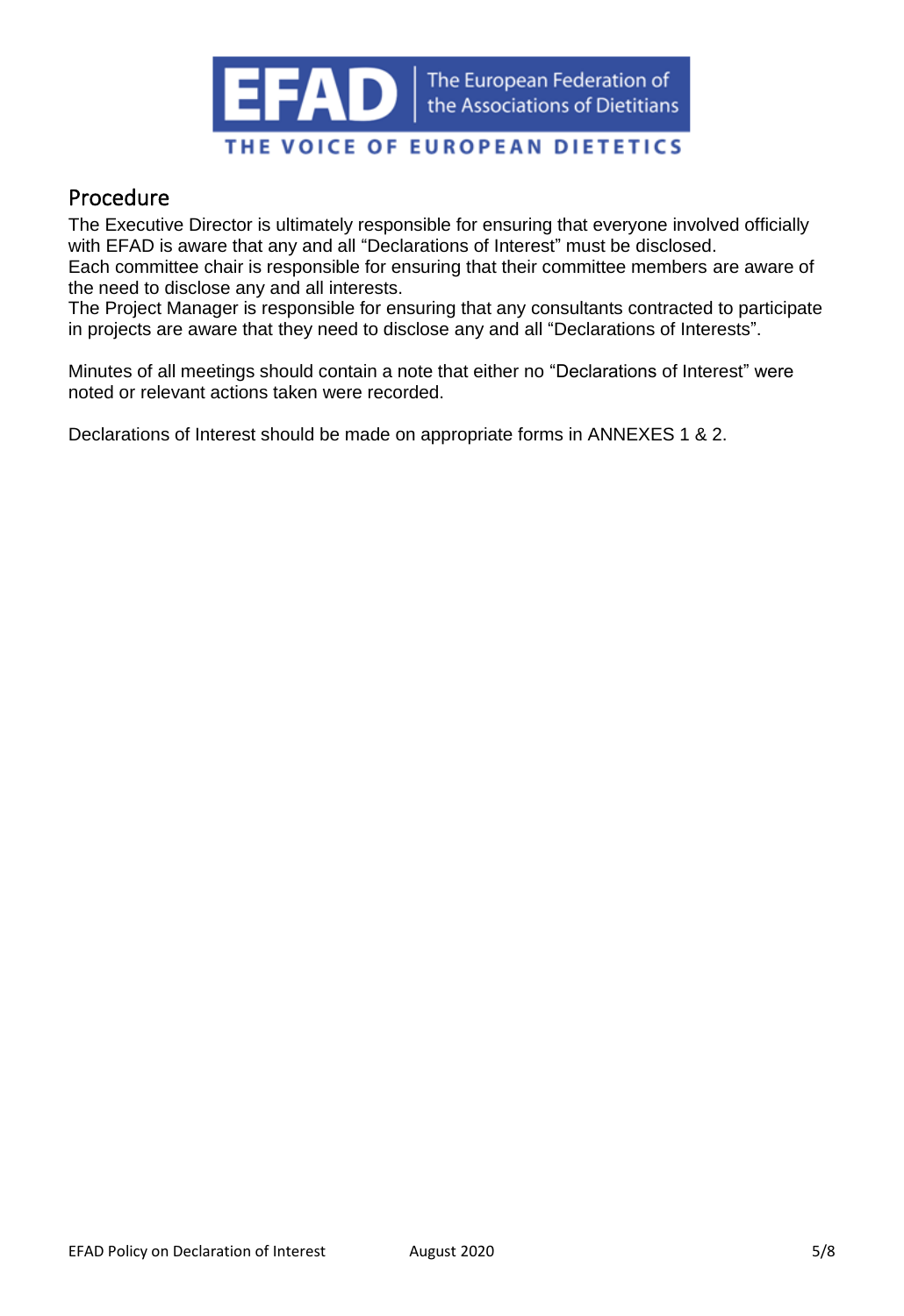

## <span id="page-5-0"></span>ANNEX 1: Declaration of Interest by Committee members and Representatives

**Part A** – **Declaration** *(To be completed by Declaring Committee member or representative)*

To: Executive Director

I would like to disclose the following existing or potential interest relating to:

|                                                                         | Agenda item to be discussed by the Committee                                 |  |
|-------------------------------------------------------------------------|------------------------------------------------------------------------------|--|
| ii)                                                                     | <b>Other</b>                                                                 |  |
|                                                                         |                                                                              |  |
|                                                                         |                                                                              |  |
| Brief description of my connection with the matter in (i) or (ii) above |                                                                              |  |
|                                                                         | $\alpha$ (e.g. directorship in a company which is connected with the matter) |  |
|                                                                         |                                                                              |  |
|                                                                         |                                                                              |  |

Name of Declaring Committee member or representative

Name of Committee / Representation \_

Date

**Part B** – **Acknowledgement** *(To be completed by Executive Director )* 

To : (Declaring Committee member or Representative)

#### **Acknowledgement of Declaration**

The information contained in your declaration form of  $(Date)$  is noted. It has been decided that:

- $\Box$  You may continue to speak and vote on the matter as described in Part A, provided that there is no change in the information declared above.
- $\Box$  You may continue to speak but should not vote on the matter as described in Part A, provided that there is no change in the information declared above.
- $\Box$  You may remain in the meeting as an observer on the matter as described in Part A, provided that there is no change in the information declared above.
- $\Box$  You should withdraw from the meeting and immediately return any documents regarding the matter sent to you earlier.

\_\_\_\_\_\_\_\_\_\_\_\_\_\_\_\_\_\_\_\_\_\_\_\_\_\_\_\_\_\_\_\_\_\_\_\_\_\_\_\_\_\_\_\_\_\_\_\_\_\_\_\_\_\_\_\_\_\_\_\_\_\_\_\_\_\_\_\_\_\_\_\_\_\_\_\_

Others (please specify): \_\_\_\_\_\_\_\_\_\_\_\_\_\_\_\_\_\_\_\_\_\_\_\_\_\_\_\_\_\_\_\_\_\_\_\_\_\_\_\_\_\_\_\_\_\_\_\_\_\_\_\_\_

Judith Liddell Executive Director (Date)

\_\_\_\_\_\_\_\_\_\_\_\_\_\_\_\_\_\_\_\_\_\_\_\_\_\_\_\_